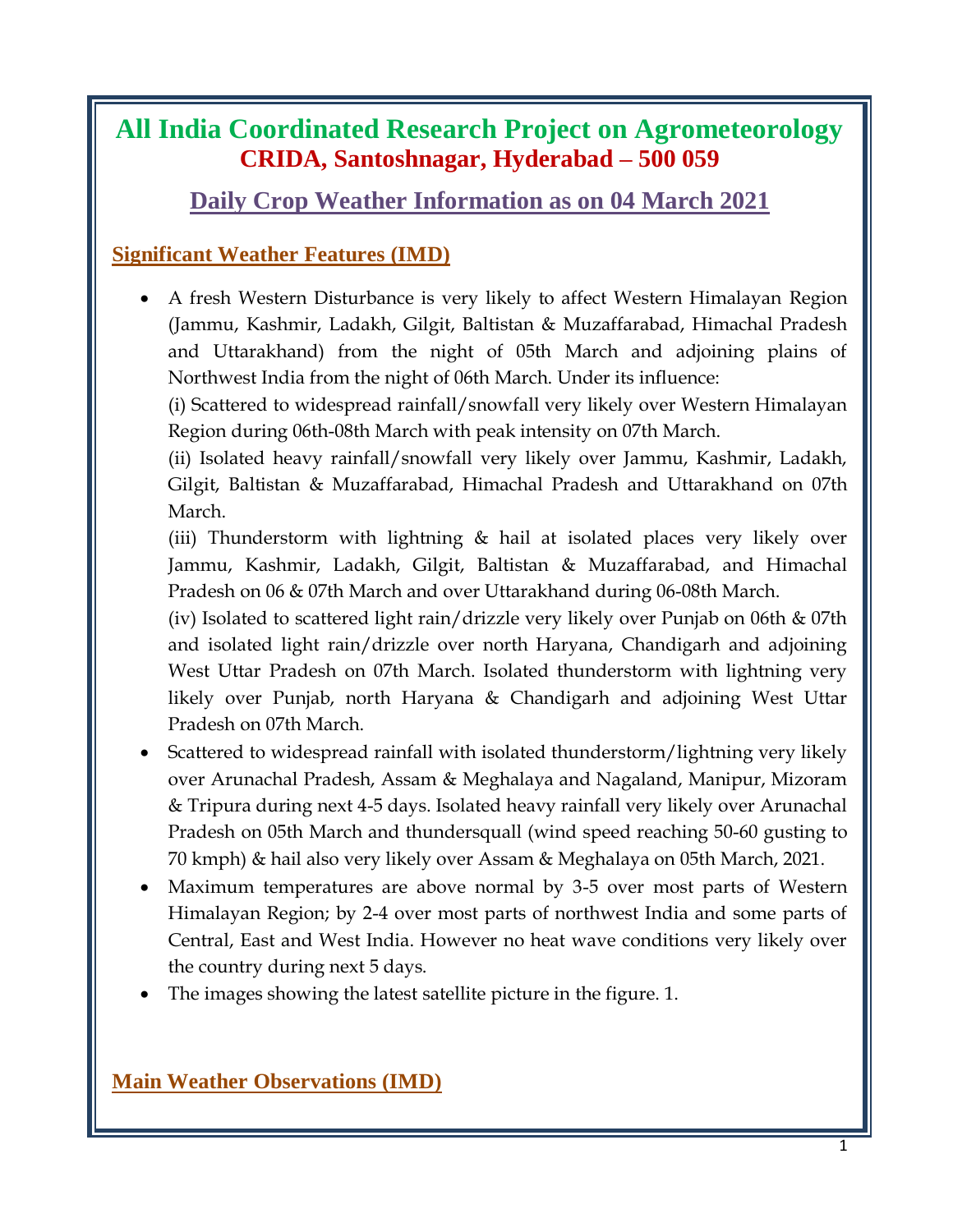- Rain/Thundershowers observed (from 0830 hours IST of yesterday to 0830 hours IST of today): at a few places over Arunachal Pradesh and at isolated places over Assam & Meghalaya and Nagaland, Manipur, Mizoram & Tripura.
- Maximum Temperature Departures as on 03-03-2021: Maximum temperatures were markedly above normal (5.1°C or more) at many places over Himachal Pradesh; at a few places over West Rajasthan; at isolated places over Jammu & Kashmir, Ladakh, Gilgit-Baltistan & Muzaffarabad; appreciably above normal (3.1°C to 5.0°C) at many places over Uttarakhand; at a few places over Haryana, Chandigarh & Delhi, Gangetic West Bengal, Konkan & Goa and south interior Karnataka; at isolated places over Assam & Meghalaya; above normal (1.6°C to 3.0°C) at many places over Punjab, East Rajasthan, Madhya Pradesh, Odisha, Jharkhand, Vidarbha, Coastal Andhra Pradesh and Gujarat state; at a few places over West Uttar Pradesh, Sub-Himalayan West Bengal, Madhya Maharashtra, Marathwada and Telangana; at isolated place over Bihar, East Uttar Pradesh and Rayalaseema. They were below normal  $(-1.6^{\circ}\text{C})$  to  $-3.0^{\circ}\text{C}$  at a few places over Andaman & Nicobar islands; at isolated places over Tamilnadu, Puducherry & Karaikal and near normal over rest parts of the country. Yesterday, the highest maximum temperature of 39.4°C was reported at Kothagudem (Telangana) over the country.
- Minimum Temperature Departures as on 04-03-2021: Minimum temperatures are appreciably above normal (3.1°C to 5.0°C) at a few places over West Rajasthan and Andaman & Nicobar Islands; above normal (1.6°C to 3.0°C) at a few places over Jammu & Kashmir, Ladakh, Gilgit-Baltistan & Muzaffarabad, Arunachal Pradesh, Nagaland, Manipur, Mizoram & Tripura,Sub-Himalayan West Bengal, Madhya Maharashtra and Saurashtra & Kutch and at isolated places over Assam & Meghalaya, Himachal Pradesh, Uttarakhand, Punjab, Haryana, Chandigarh & Delhi, West Uttar Pradesh and Madhya Pradesh. They are below normal (-1.6°C to -3.0°C) at many places over East Rajasthan and South Interior Karnataka; at a few places over Gujarat Region, Vidarbha, Rayalaseema and Kerala & Mahe and and at isolated places over East Uttar Pradesh, Odisha, Jharkhand, Gangetic West Bengal, Marathawada, Coastal Andhra Pradesh, Telangana and Tamil Nadu, Puducherry & Karaikal and near normal over rest parts of the country. Today, the lowest minimum temperature of 9.6°C reported at Bhilwara (East Rajasthan) over the plains of the country.

#### **Weather Warning during the next 5 days (IMD)**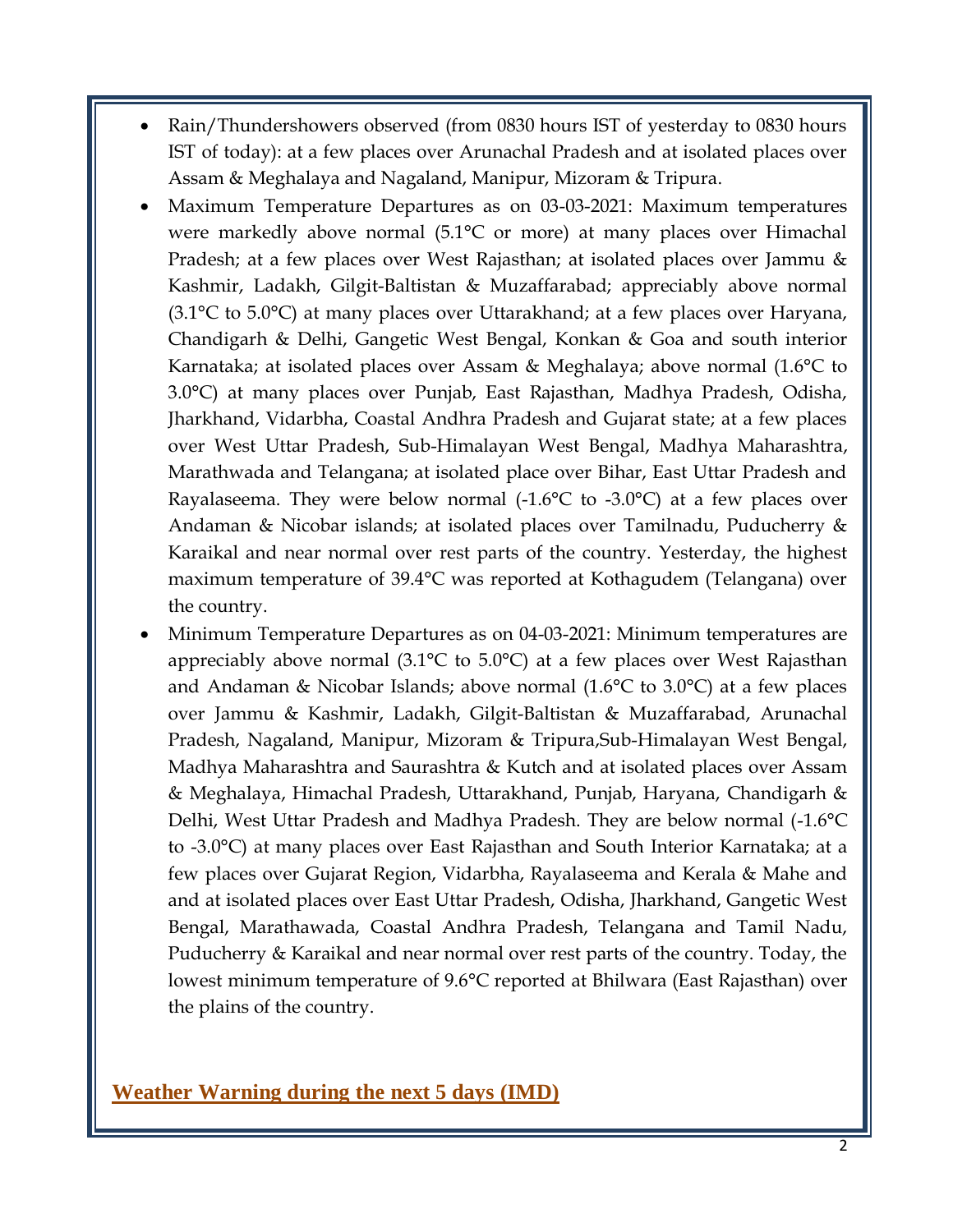- 04 March (Day 1): Thunderstorm with lightning at isolated places very likely over Arunachal Pradesh, Assam & Meghalaya and Nagaland, Manipur, Mizoram & Tripura.
- 05 March (Day 2): Thunderstorm with lightning, hail  $\&$  squall (wind speed reaching 50-60 gusting to 70 kmph) at isolated places very likely over Assam & Meghalaya and with lightning at isolated places over Arunachal Pradesh and Nagaland, Manipur, Mizoram & Tripura. Heavy rainfall at isolated places very likely over Arunachal Pradesh.
- 06 March (Day 3): Thunderstorm with lightning & hail at isolated places likely over Jammu & Kashmir, Ladakh, Gilgit-Baltistan & Muzaffarabad, Himachal Pradesh and Uttarakhand and with lightning at isolated places over Arunachal Pradesh, Assam & Meghalaya and Nagaland, Manipur, Mizoram & Tripura.
- 07 March (Day 4): Thunderstorm with lightning & hail at isolated places likely over Jammu & Kashmir, Ladakh, Gilgit-Baltistan & Muzaffarabad, Himachal Pradesh and Uttarakhand and with lightning at isolated places over Punjab, north Haryana & Chandigarh, West Uttar Pradesh, Arunachal Pradesh and Nagaland, Manipur, Mizoram & Tripura. Heavy rainfall/snowfall at isolated places likely over Jammu & Kashmir, Ladakh, Gilgit-Baltistan & Muzaffarabad, Himachal Pradesh and Uttarakhand.
- 08 March (Day 5): Thunderstorm with lightning & hail at isolated places likely over Uttarakhand.
- The weather outlook for seven days i.e., 04 Mar to 12 March 2021 forecasted (Provided by Real-Time Weather Forecasts from NOAA/NCEP collected from http://monsoondata.org/wx2/) rain/thundershower may occur over Some parts of Extreme northern parts of India. (Fig. 2).

# **Agricultural activities (AICRPAM-CRIDA)**

### **Assam**

## **Weather condition:**

Weather during the last week was partially clear. Daily average maximum temperature was 26.5°C which was 1.7 above normal and the average daily minimum temperature was 15.6°C which was 1.5 above normal for the week. Total BSSH was 14.7 hrs with an average of 2.5 hrs. The daily average evaporation rate was 2.1 mm/day and the average daily wind speed during the week 2.1 kmph. Daily average RH during morning and afternoon hour was 95.1% and 63.2% respectively.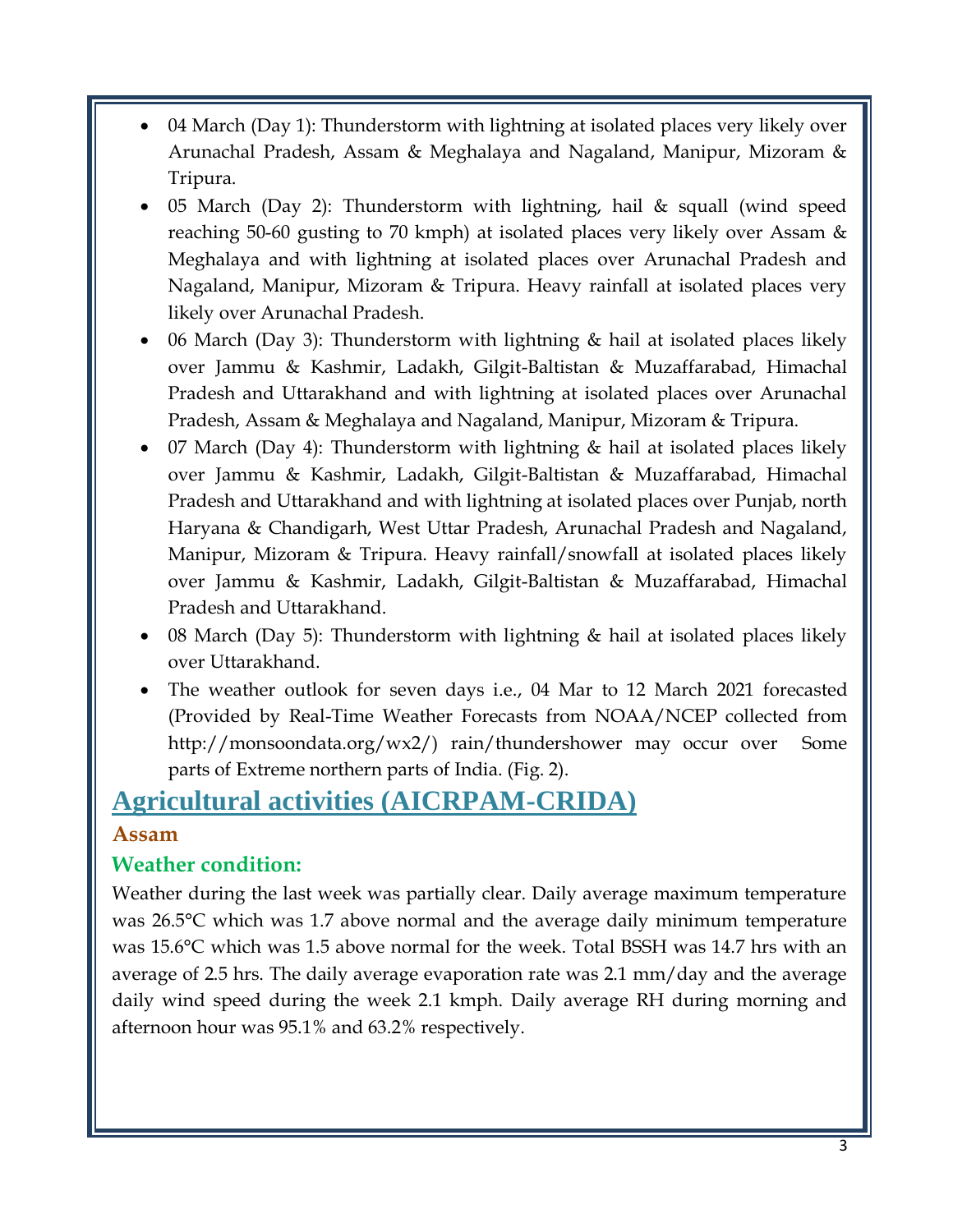#### **Contingency measure:**

- Boro rice (Vegetative stage): Farmers can go for top dressing the boro rice crop with 3 kg urea per bigha. Taking advantage of the predicted fair weather condition farmers can continue spraying of pesticide like Flubendiamide 39.35 SC (@ 1.25 ml per 10 lit of water) against moderate infestation of stem borer in the crop. Generally, about 50-60 lit water is required for spraying in one bigha area of land. Alternatively, farmers can go for dusting of Chlorantraniliprole 0.4G (@ 1.5 kg per bigha) to control the pest.
- Potato (Maturity): Farmers may start harvesting of matured potato crop. While harvesting with khurpi/spade, care should be taken not to injure the potato tuber.
- Summer Green gram/ Black gram (Land preparation): Continue land preparation for cultivation of green gram and black gram. To obtain higher yield, select recommended varieties like K 851, Pratap (SG-1) etc. for green gram and Pant U 19, SBC 40 etc. for black gram cultivation.
- Coconut (Sowing): Nuts harvested during November can be sown in nursery bed for raising seedling. Nuts should be placed horizontally with widest of the three segments upward which helps in germination and healthy growth of seedlings. In 1m wide nursery beds, the nuts should be placed at a spacing of 30cm x 30cm.
- Rabi vegetables (Various): Vegetable crops like cabbage, cauliflower and broccoli should be regularly monitored as crop may be attacked by caterpillars and leaf eaters. If moderate infestation is observed then, Chlorantranilliprole 18.5SC (@ 1ml per 3 lit of water) must be sprayed under fair weather condition.
- Poultry (Various): Regularly inspect the droppings of the poultry bird for any disease symptoms. Moreover, diseased and dead birds should be immediately removed.
- Fishery: Apply following chemicals to protect the fish population against various bacterial diseases prevalent in winter season - Potash @ 4-5 mg/lit of water.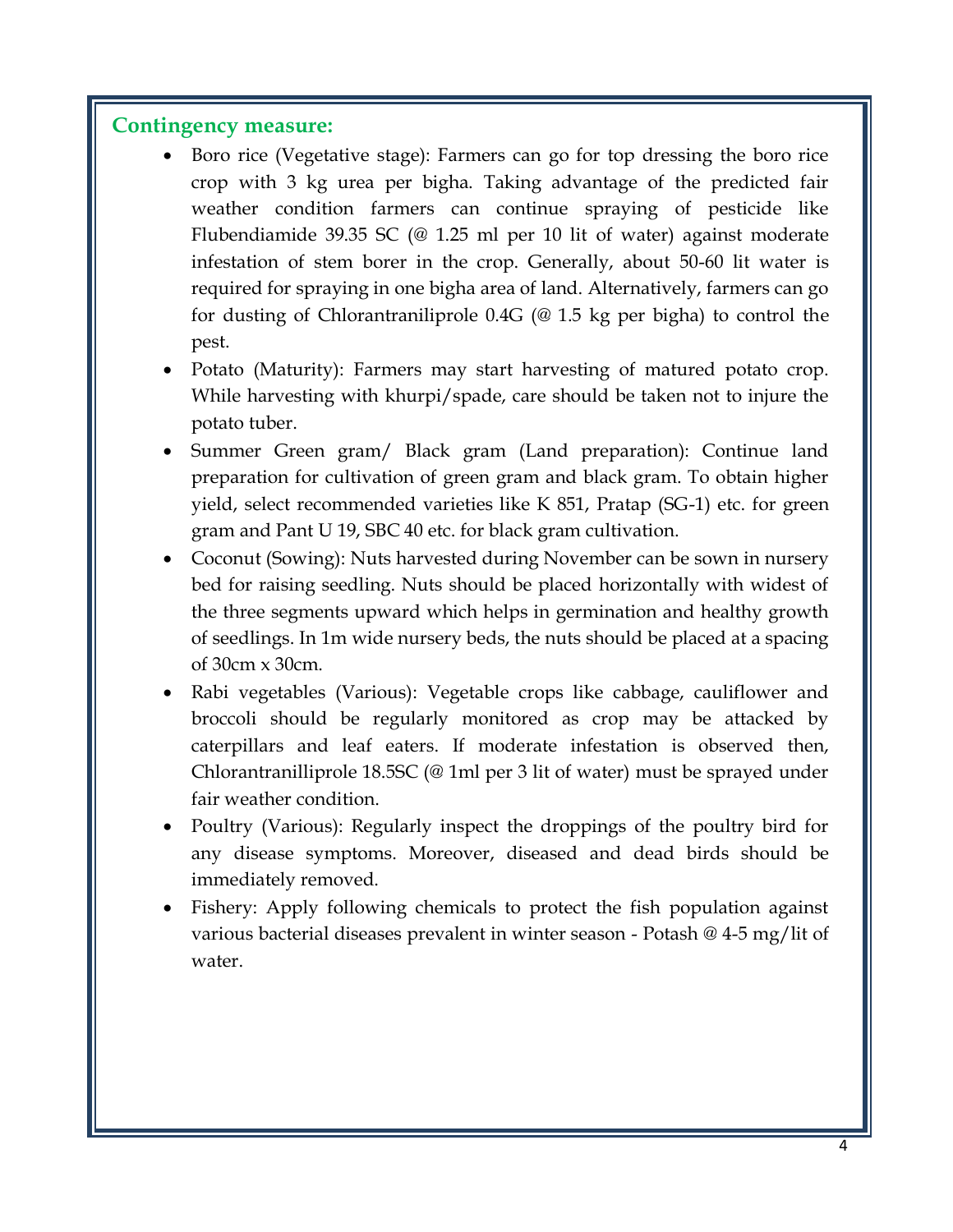

**Figure: 1. Latest available satellite picture as on 04 March 2021 at 1357 Hrs (IST). (Source: IMD).**